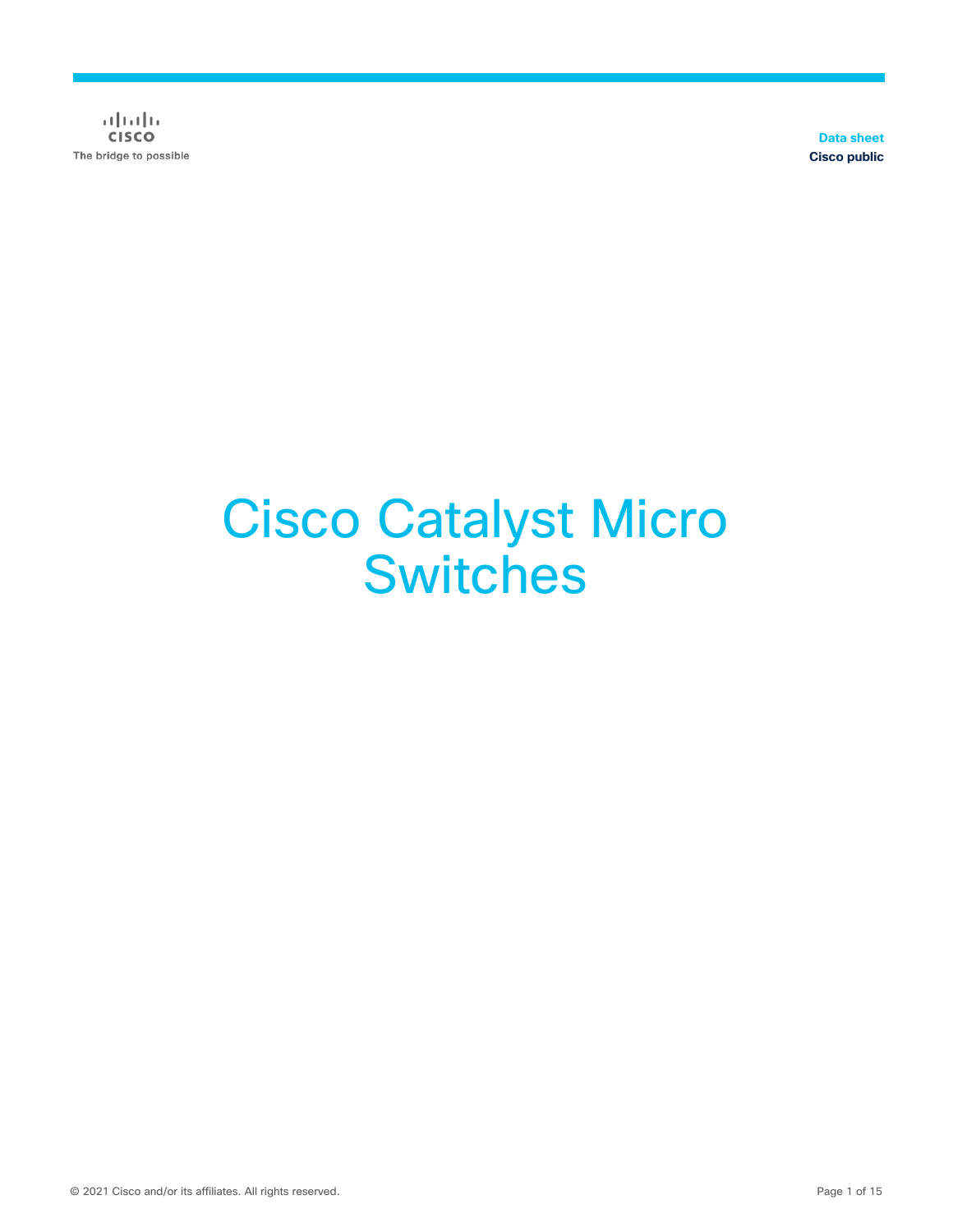## **Contents**

| <b>Product overview</b>                               | 3              |
|-------------------------------------------------------|----------------|
| <b>Highlights</b>                                     | 3              |
| <b>Features and benefits</b>                          | $\overline{4}$ |
| <b>Product details</b>                                | 6              |
| Licensing and software policy                         | 6              |
| <b>Cisco DNA licensing</b>                            | $\overline{7}$ |
| <b>Product specifications</b>                         | $\overline{7}$ |
| Ordering information                                  | 12             |
| Mouting Accessories for Wall jack / Din Rail versions | 13             |
| Mounting Accessory for desktop version                | 13             |
| <b>Warranty information</b>                           | 13             |
| Cisco environmental sustainability                    | 14             |
| <b>Cisco and Partner Services</b>                     | 14             |
| <b>Cisco Capital</b>                                  | 15             |
| Learn more                                            | 15             |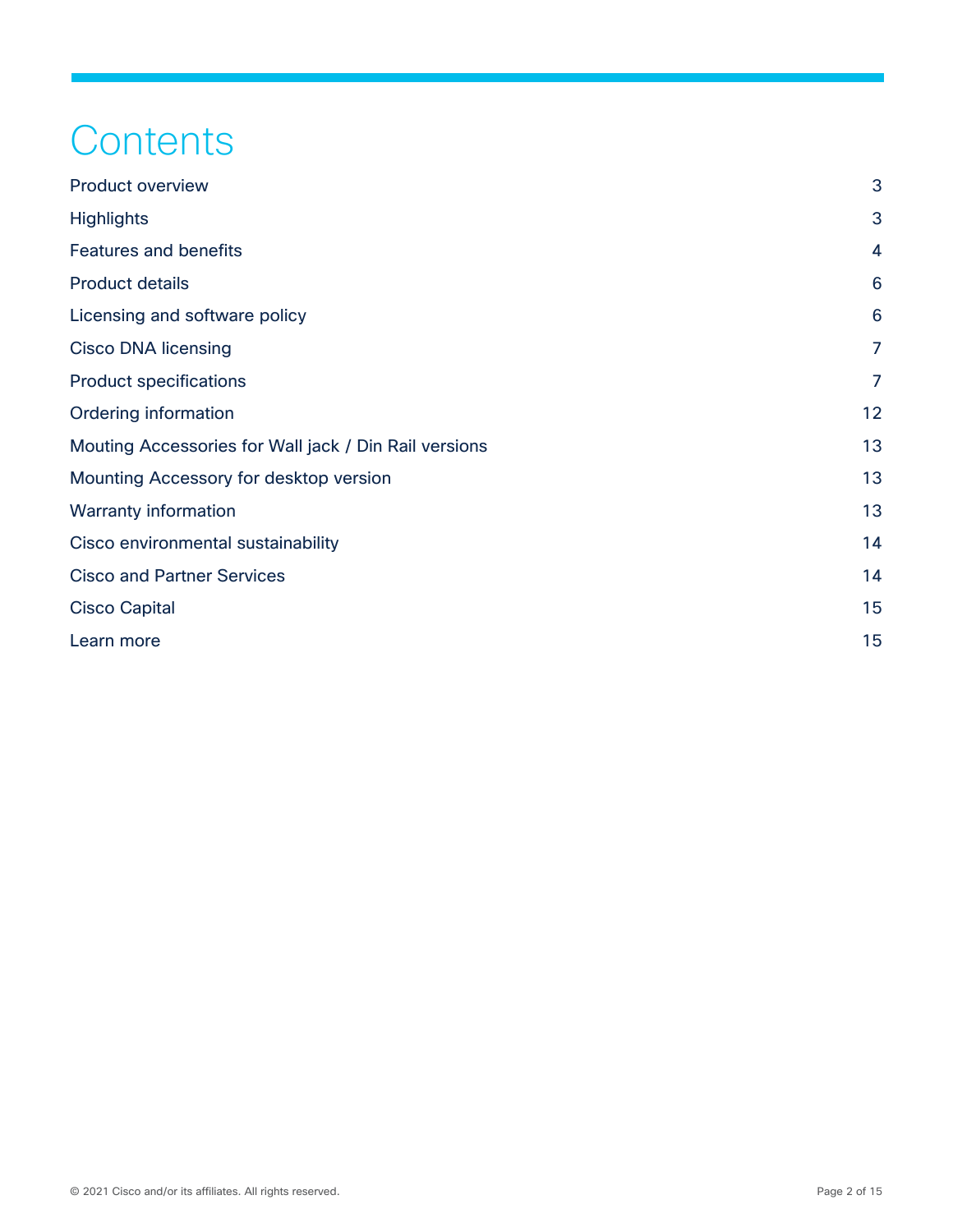## The Cisco® Catalyst® Micro Switches are Cisco's purpose-built product family for FTTx deployments, allowing customers to eliminate IDF, save precious real estate, conserve energy, and cut cabling costs.

## <span id="page-2-0"></span>Product overview

Fiber to the desk, office, etc. (FTTx) is not a new concept. In this deployment scenario, the improved range of fiber optics over copper cables allows access switches to be deployed right next to the end devices, with uplinks connected directly to the main distribution frame, eliminating the need for an intermediate distribution frame on each floor. However, as access switches get closer to the end users, the requirements for operating noise and product footprint get stricter. Enter the Cisco Catalyst Micro Switches, a product family of small, fanless switches purpose-built for FTTx deployments. These switches offer flexible mounting options and open up a variety of network design and connectivity opportunities.



#### **Figure 1.**

Cisco Catalyst Micro Switch Series Switches

## <span id="page-2-1"></span>**Highlights**

- Four Gigabit Ethernet ports and two Gigabit Ethernet copper or fiber uplinks, with line-rate forwarding performance
- Power over Ethernet Plus (PoE+) support, with up to 60W PoE power budget in wall-jack switches, and up to 120W for desktop versions
- Fanless design for silent operation and enhanced reliability
- **Enhanced Limited Lifetime Warranty (E-LLW)**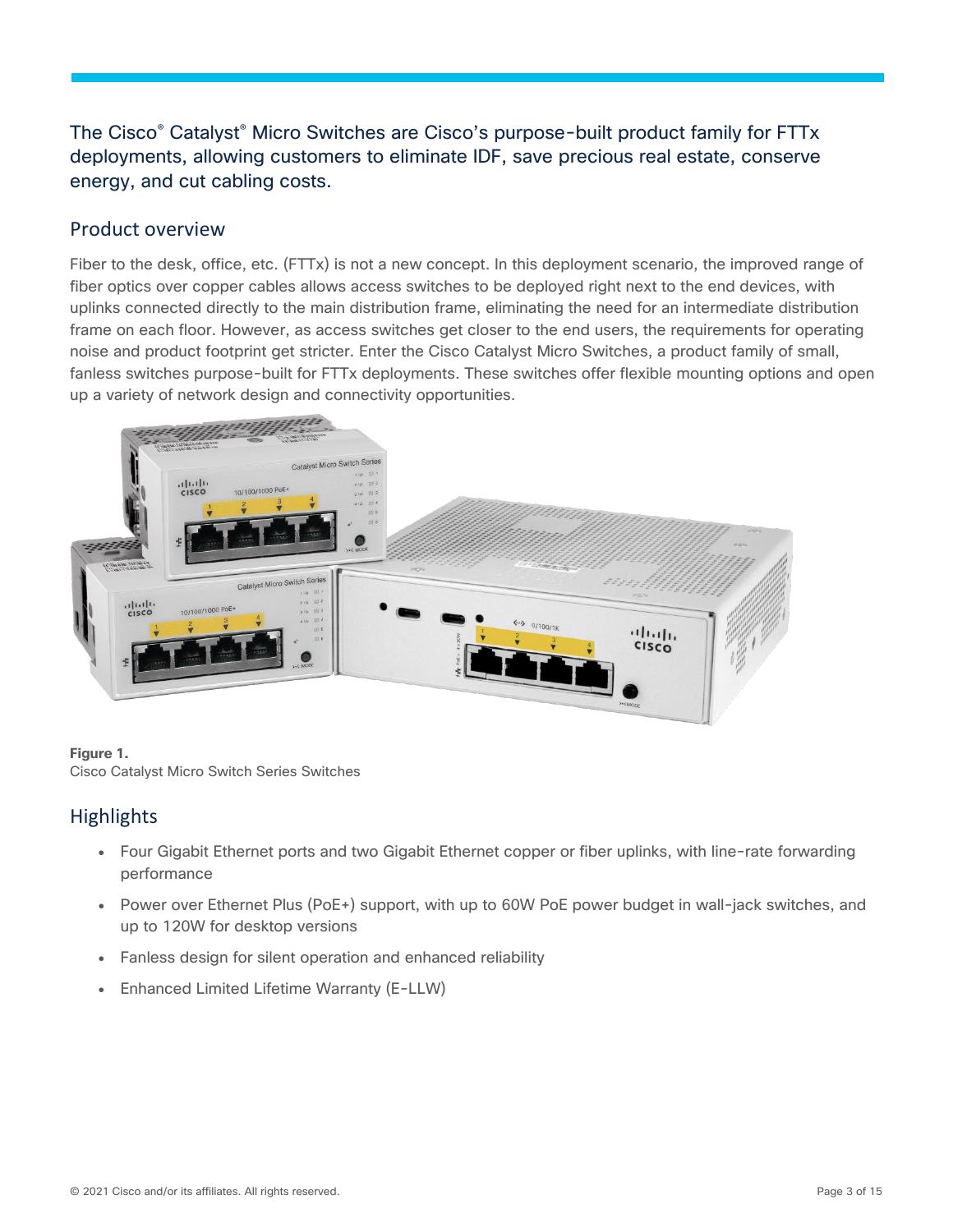## <span id="page-3-0"></span>Features and benefits

Table 1 lists many of the features and benefits of the Cisco Catalyst Micro Switches.

#### **Table 1.** Features and benefits

| <b>Feature</b>                                                | <b>Benefits</b>                                                                                                                                                                                                                                                                                                                                                                                       |  |  |  |
|---------------------------------------------------------------|-------------------------------------------------------------------------------------------------------------------------------------------------------------------------------------------------------------------------------------------------------------------------------------------------------------------------------------------------------------------------------------------------------|--|--|--|
| <b>Switch reliability and scale</b>                           |                                                                                                                                                                                                                                                                                                                                                                                                       |  |  |  |
| <b>Small form factor, fanless</b><br>design, silent operation | Delivers up to 30W of power per port, ideal for deployment in indoor open workspaces<br>and other areas that require quiet operations.                                                                                                                                                                                                                                                                |  |  |  |
| <b>Perpetual and Fast PoE</b>                                 | Perpetual PoE ensures uninterrupted powering of endpoints during switch upgrades,<br>reboots, and configuration changes. Fast PoE ensures powering of PoE endpoints within 5<br>seconds of power restoration, in case of power losses.                                                                                                                                                                |  |  |  |
| <b>System life</b>                                            | These switches come with the industry's highest level of reliability and 10 years of<br>system life.                                                                                                                                                                                                                                                                                                  |  |  |  |
| <b>Prevalidated architecture</b>                              | Cisco supports tested, validated, and integrated solutions, which can reduce<br>deployment risk and speed up the time to value. Proven robust technology, with existing<br>network and end-to-end security, provide a complete digital building solution.                                                                                                                                             |  |  |  |
| <b>Installation simplicity</b>                                |                                                                                                                                                                                                                                                                                                                                                                                                       |  |  |  |
| <b>Flexible mounting options</b>                              | Supports flexible deployment and mounting options, including wall mount, C-rail duct<br>mount, desktop, and bottom mount, based on the SKU.                                                                                                                                                                                                                                                           |  |  |  |
| <b>Flexible powering options</b>                              | The switch can be powered through an AC/DC adapter with IEC plugs for 100-240VAC<br>inputs.                                                                                                                                                                                                                                                                                                           |  |  |  |
|                                                               | The desktop version has an uplink Powered Device (PD) port that, when connected with<br>an external power supply, will power up the unit.                                                                                                                                                                                                                                                             |  |  |  |
|                                                               | Single Pane of Management - Management/Automation Options                                                                                                                                                                                                                                                                                                                                             |  |  |  |
| <b>Configuration at scale</b>                                 | The switches are Cisco DNA ready and can be used as part of the Cisco Digital network<br>Architecture (Cisco DNAC) solution for automated switch deployments.                                                                                                                                                                                                                                         |  |  |  |
| <b>Automation via Cisco PnP</b>                               | They also support Cisco Network Plug and Play (PnP), a secure, scalable solution that<br>accelerates network device deployments by automating the installation and<br>configuration of Cisco IOS® Software, enhancing productivity and user experience and<br>reducing costs and downtime.                                                                                                            |  |  |  |
| <b>Network management</b>                                     | Cisco Prime® Infrastructure provides comprehensive network lifecycle management with<br>an extensive library of features that automate initial and day-to-day management. Cisco<br>Prime integrates hardware and software platform expertise and operational experience<br>into a powerful set of workflow-driven configuration, monitoring, troubleshooting,<br>reporting, and administrative tools. |  |  |  |
| <b>Cisco SDA Extended Node</b>                                | SDA Extended Node provides Cisco DNA Center Automation and Assurance for Cisco<br>Micro switches. It also extends Fabric Benefits to end points connected to the switches,<br>allowing consistent segmentation and policy-based access.<br>SDA Extended Node requires Cisco DNA-A license on the Micro switches, and a Fabric-<br>Edge Capable switch at the upstream.                                |  |  |  |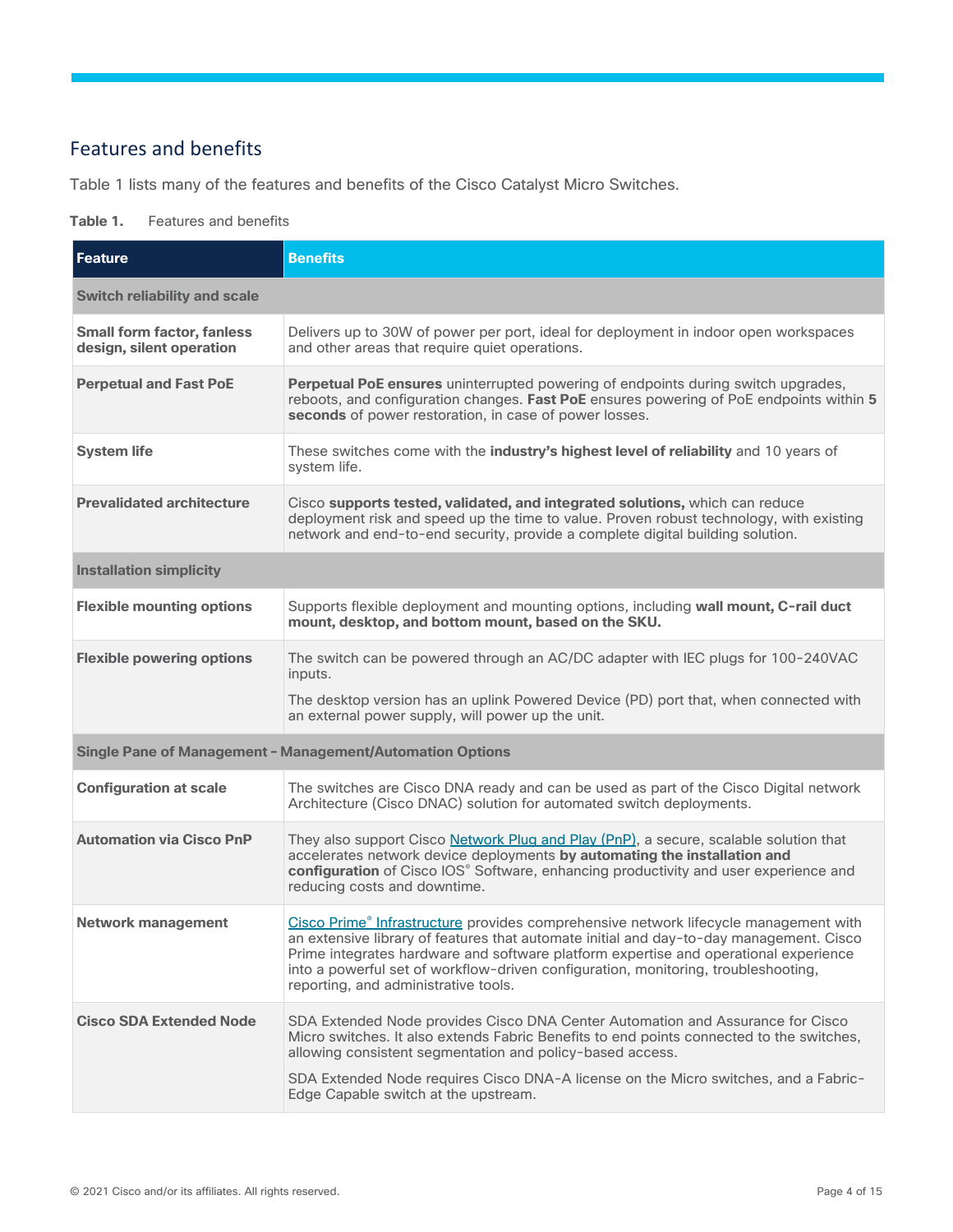| <b>Feature</b>                                                                                                                                  | <b>Benefits</b>                                                                                                                                                                                                                                                                                                                                                                                                               |
|-------------------------------------------------------------------------------------------------------------------------------------------------|-------------------------------------------------------------------------------------------------------------------------------------------------------------------------------------------------------------------------------------------------------------------------------------------------------------------------------------------------------------------------------------------------------------------------------|
| <b>Software and security</b>                                                                                                                    |                                                                                                                                                                                                                                                                                                                                                                                                                               |
| <b>Layer 2 features for</b>                                                                                                                     | IPv6 host support.                                                                                                                                                                                                                                                                                                                                                                                                            |
| operational simplicity                                                                                                                          | Simple Network Management Protocol (SNMP) v3 for secure configuration, control, and<br>information retrieval through appropriate MIBs.                                                                                                                                                                                                                                                                                        |
|                                                                                                                                                 | Link Aggregation Control Protocol (LACP) for creating Ethernet channeling with devices<br>that conform to IEEE 802.3ad.                                                                                                                                                                                                                                                                                                       |
|                                                                                                                                                 | Dynamic Host Configuration Protocol (DHCP) auto-configuration of multiple switches<br>through a boot server.                                                                                                                                                                                                                                                                                                                  |
|                                                                                                                                                 | Cisco VLAN Trunking Protocol (VTP), which supports dynamic VLANs and dynamic trunk<br>configuration across all switches.                                                                                                                                                                                                                                                                                                      |
|                                                                                                                                                 | Embedded Remote Monitoring (RMON) software agent for enhanced traffic management,<br>monitoring, and analysis; four RMON groups (history, statistics, alarms, and events) are<br>supported.                                                                                                                                                                                                                                   |
|                                                                                                                                                 | Link Layer Discovery Protocol (LLDP) and LLDP Media Endpoint Discovery (LLDP-<br>MED) enhancements for easy identification of end devices.                                                                                                                                                                                                                                                                                    |
| <b>Constrained Application</b><br><b>Protocol (CoAP) support</b>                                                                                | The switches functions as a CoAP Proxy. CoAP is a lightweight protocol enabling<br>sensors, HVAC, and security systems to interoperate for delivering advanced space<br>analytics.                                                                                                                                                                                                                                            |
| <b>Security and threat defense</b><br>802.1X, MACAuth, TACACS+, and RADIUS authentication capabilities for secure<br>onboarding of end devices. |                                                                                                                                                                                                                                                                                                                                                                                                                               |
|                                                                                                                                                 | Secure Boot to make sure that only signed and authorized images can load on the switch.                                                                                                                                                                                                                                                                                                                                       |
|                                                                                                                                                 | <b>Port-based access control lists (ACLs)</b> to let the switch automatically allow or block<br>packets based on policies for source and destination IP addresses. Rules can be set up<br>differently on a port-by-port basis.                                                                                                                                                                                                |
|                                                                                                                                                 | Private VLAN (PVLAN) edge protected port feature for restricting communication<br>between end devices.                                                                                                                                                                                                                                                                                                                        |
|                                                                                                                                                 | Network-as-a-sensor: Along with the Cisco Catalyst 9000 Series as an upstream switch,<br>this switch has Network-as-a-Sensor (NaaS) capabilities to provide broad and deep<br>visibility into network traffic flow patterns and rich threat intelligence information that<br>allows rapid identification of security threats.                                                                                                 |
|                                                                                                                                                 | Network-as-an-enforcer: Along with the Cisco Catalyst 3850 Series as an upstream<br>switch, device profiling and Network-as-an-Enforcer (NaaE) capabilities are enabled to<br>dynamically enforce role-based security to reduce the overall attack surface, contain<br>attacks, and minimize the time needed to isolate threats when detected using Cisco<br>TrustSec <sup>®</sup> with Cisco Identity Services Engine (ISE). |
| <b>Power management</b>                                                                                                                         |                                                                                                                                                                                                                                                                                                                                                                                                                               |
| <b>Switch hibernate and deep</b><br>sleep mode                                                                                                  | Switch sleep management can be initiated through Cisco EnergyWise®, as was traditionally<br>done, or through CoAP. CoAP support in the Catalyst Micro Switches enables a sleep<br>trigger. This support is provided for initiating sleep with the Real-Time Clock (RTC)<br>configuration. The system can wake up based on a wake-on-clock and mode button.                                                                    |
| IEEE 802.3az or Energy<br><b>Efficient Ethernet (EEE)</b>                                                                                       | Ports dynamically sense idle periods between traffic bursts and quickly switch the<br>interfaces into a low-power idle mode, reducing power consumption.                                                                                                                                                                                                                                                                      |
| <b>System power efficiency</b>                                                                                                                  | The switches also improve the industry standard on system power efficiency. During the<br>sleep condition, the system is reducing its power use by 65%, improving its energy<br>efficiency.                                                                                                                                                                                                                                   |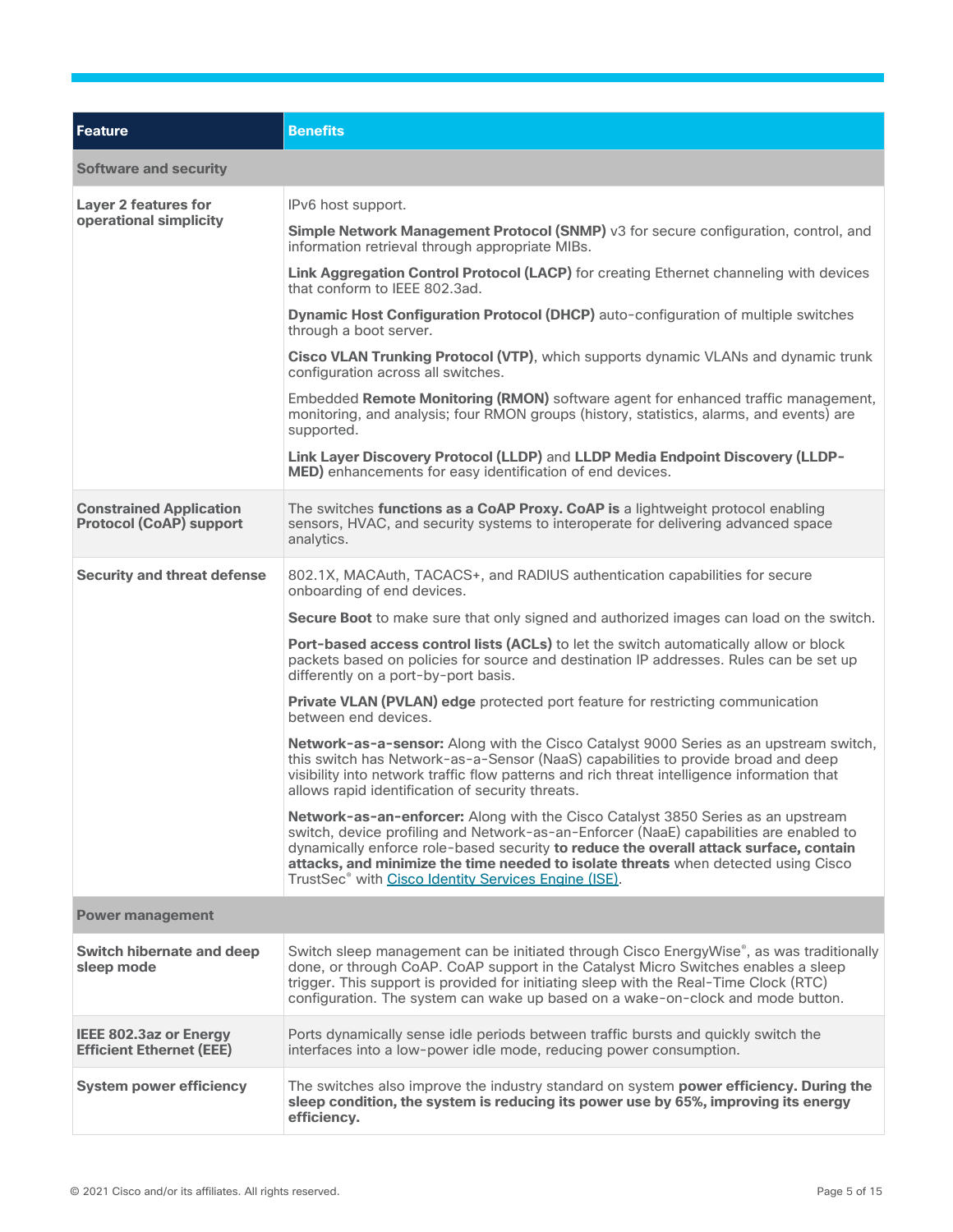| l Feature                   | <b>Benefits</b>                                                                           |
|-----------------------------|-------------------------------------------------------------------------------------------|
| <b>Cisco Energy Manager</b> | Integrated with the Cisco Energy Management suite for full energy control and visibility. |
| <b>Power supply</b>         | Certified AC/DC adapter.                                                                  |

## <span id="page-5-0"></span>Product details

#### **Switch models**

The Cisco Catalyst Micro Switches are available in three models. Two of the models take power from a recommended AC/DC adapter and guarantee two PoE+ or four PoE ports. The third model can take power from the AC/DC adapter and uplink PD port and load four PoE+ ports along with two USB-C ports.

Table 2 compares the available switch models and lists the software package that ships by default with each model and how much PoE power is available for the downlink ports.

| Table 2.<br>Switch models and default software |
|------------------------------------------------|
|------------------------------------------------|

| <b>Model</b>     | <b>Access ports and uplinks</b>            | PoE, USB-C                 | <b>Power source</b>                                   | <b>Default software</b> |
|------------------|--------------------------------------------|----------------------------|-------------------------------------------------------|-------------------------|
| <b>CMICR-4PS</b> | $4x$ 1G,<br>2x 1G SFP                      | $4x$ PoE+                  | DC.                                                   | <b>LAN Lite</b>         |
| <b>CMICR-4PC</b> | $4 \times 1$ G.<br>1x 1G copper, 1x 1G SFP | $4x$ PoE+                  | DC.                                                   | <b>LAN Lite</b>         |
| <b>CMICR-4PT</b> | $4x$ 1G,<br>1x 1G copper, 1x combo         | $4x$ PoE $+$ ,<br>2x USB-C | DC, 803.2.bt,<br>Cisco UPOE+ <sup>°</sup> ,<br>$PoE+$ | <b>LAN Lite</b>         |

#### **Switch software**

Cisco Catalyst Micro Switches ship with the LAN Lite version of Cisco IOS Software, which is optimized for Layer 2 deployments. For more information on the features supported in LAN Lite, refer to the Cisco feature navigator at [https://tools.cisco.com/ITDIT/CFN/jsp/index.jsp.](https://tools.cisco.com/ITDIT/CFN/jsp/index.jsp)

## <span id="page-5-1"></span>Licensing and software policy

Customers with Cisco Catalyst LAN Lite software feature sets will receive updates and bug fixes designed to maintain the compliance of the software with published specifications, release notes, and industry standards as long as the original end user continues to own or use the product or for up to one year from the end-of-sale date for this product, whichever occurs earlier. This policy supersedes any previous warranty or software statement and is subject to change without notice.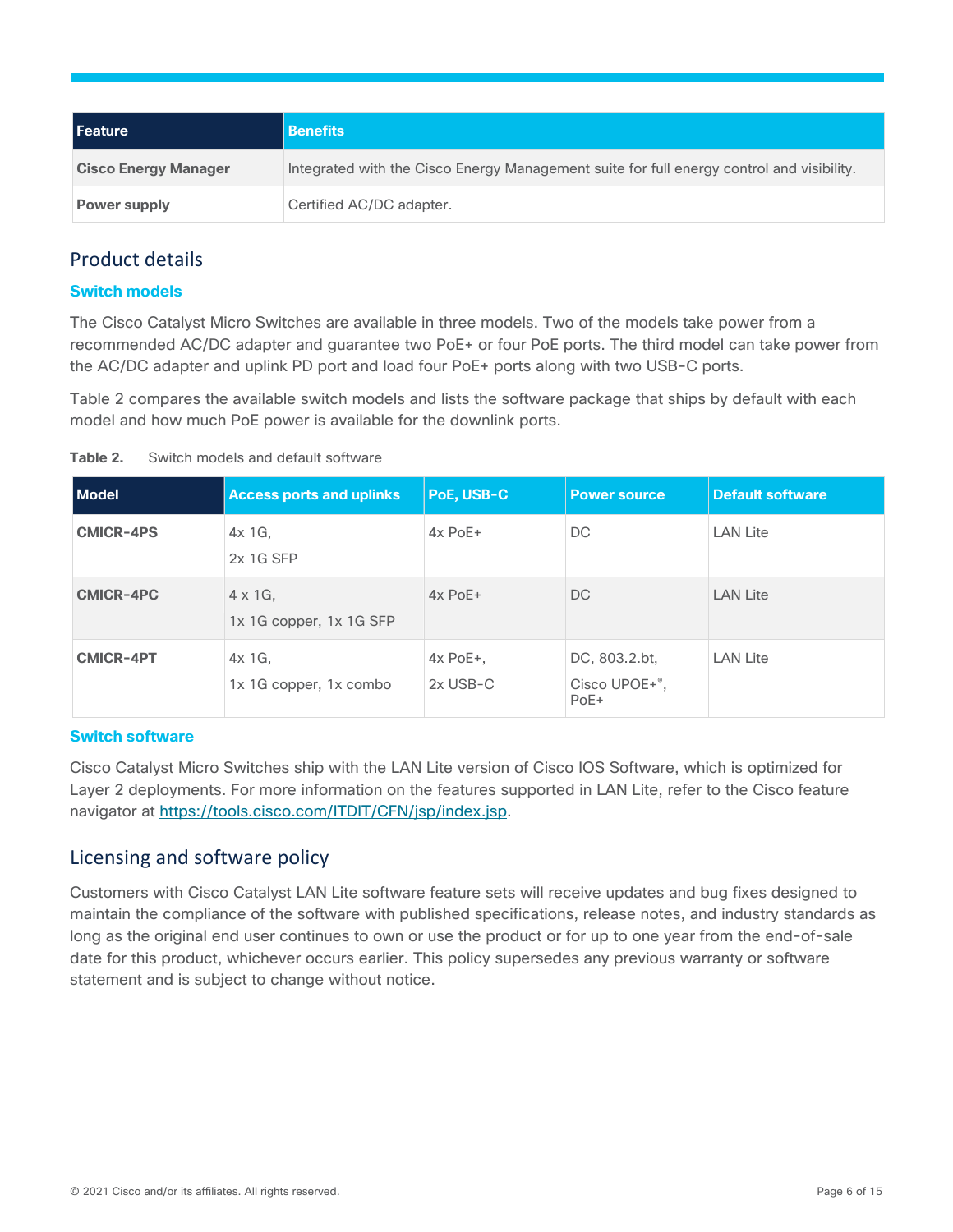## <span id="page-6-0"></span>Cisco DNA licensing

**Table 3.** Cisco DNA Essentials, Advantage, and Premier package features

| Feature                                                                                                                 | <b>Cisco DNA</b><br><b>Essentials</b> | <b>Cisco DNA</b><br><b>Advantage</b> |
|-------------------------------------------------------------------------------------------------------------------------|---------------------------------------|--------------------------------------|
| <b>Basic Automation</b><br>Cisco Network Plug and Play, LAN Automation                                                  | √                                     |                                      |
| <b>Element management</b><br>Discovery, inventory, topology, software image, licensing, and configuration<br>management | ✓                                     | √                                    |
| <b>Basic Assurance</b><br>Health dashboards: Network, Client, and wired client health monitoring                        |                                       |                                      |
| <b>Advanced Automation</b><br>SD-Access <sup>*</sup>                                                                    | Х                                     | √                                    |

## <span id="page-6-1"></span>Product specifications

Table 4 provides hardware specifications for the Cisco Catalyst Micro Switches.

| Hardware specifications<br>Table 4. |  |
|-------------------------------------|--|
|-------------------------------------|--|

| <b>Description</b> | <b>Specification</b>                          |                          |  |
|--------------------|-----------------------------------------------|--------------------------|--|
| <b>Performance</b> | Forwarding bandwidth                          | 6 Gbps                   |  |
|                    | Switching bandwidth<br>(full-duplex capacity) | 12 Gbps                  |  |
|                    | Flash memory                                  | 256 MB                   |  |
|                    | Memory DRAM                                   | 512 MB                   |  |
|                    | Max VLANs                                     | 64                       |  |
|                    | <b>VLAN IDs</b>                               | $1 - 4094$               |  |
|                    | Maximum Transmission<br>Unit (MTU)            | Up to 1500 bytes         |  |
|                    | <b>MAC</b> entries                            | 15000                    |  |
|                    | Port channels                                 | $\overline{4}$           |  |
|                    | Queues                                        | 4 egress queues per port |  |
|                    | <b>Buffers</b>                                | 1000                     |  |
|                    | <b>ACLs</b>                                   | 180 MAC, IPv4 and IPv6   |  |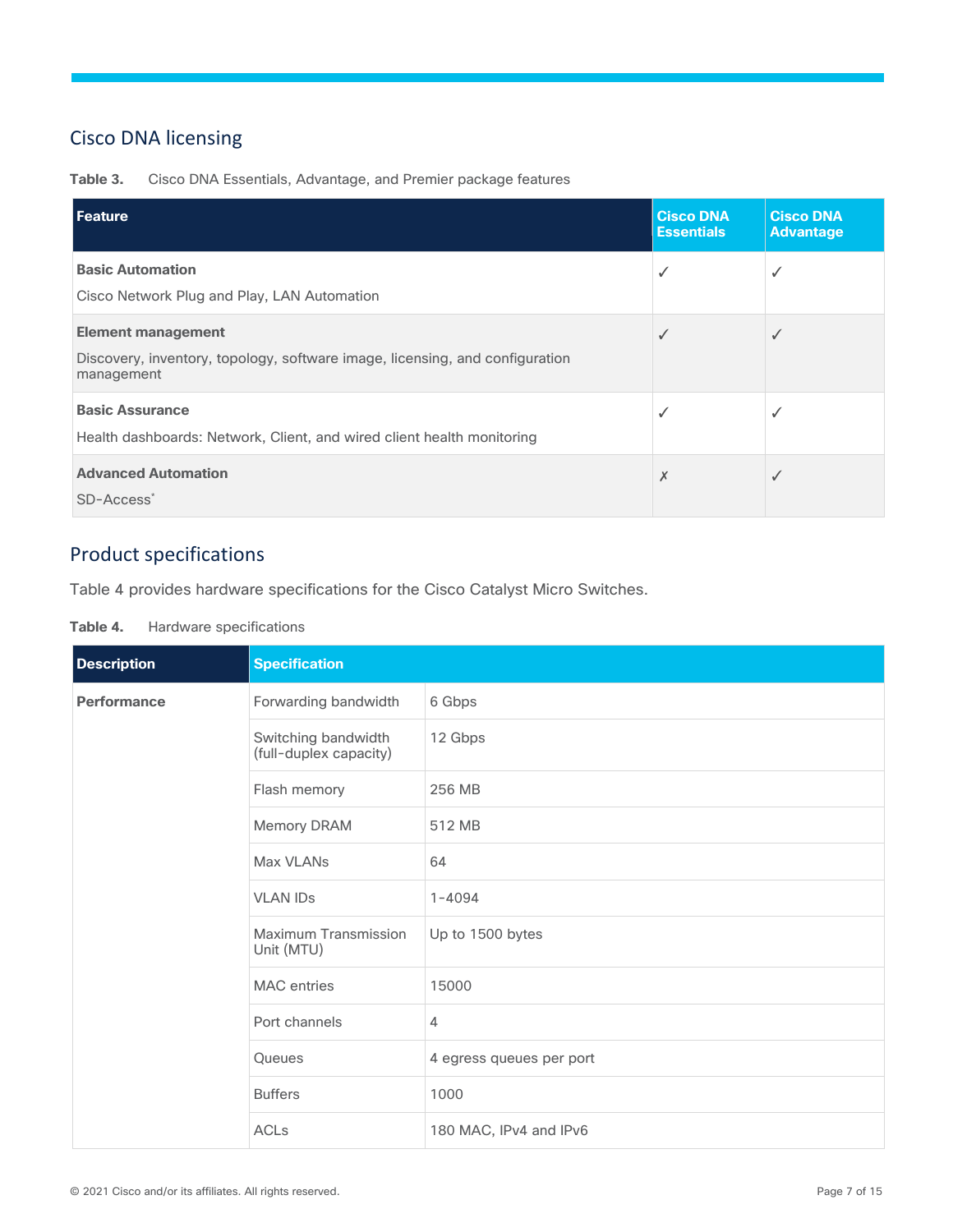| <b>Description</b>                           | <b>Specification</b>                                                                                                                                                                                                                                                                                             |                                                                                        |                     |  |
|----------------------------------------------|------------------------------------------------------------------------------------------------------------------------------------------------------------------------------------------------------------------------------------------------------------------------------------------------------------------|----------------------------------------------------------------------------------------|---------------------|--|
|                                              | Bootup time                                                                                                                                                                                                                                                                                                      | 30 seconds                                                                             |                     |  |
|                                              | Forwarding rate, 64-byte packet Cisco Catalyst Micro Switches                                                                                                                                                                                                                                                    |                                                                                        |                     |  |
|                                              | CMICR-4PS                                                                                                                                                                                                                                                                                                        | 8.928 mpps                                                                             |                     |  |
|                                              | CMICR-4PC                                                                                                                                                                                                                                                                                                        | 8.928 mpps                                                                             |                     |  |
|                                              | CMICR-4PT                                                                                                                                                                                                                                                                                                        | 8.928 mpps                                                                             |                     |  |
| <b>Connectors and cabling</b>                | Interfaces:<br>10BASE-T ports: RJ-45 connectors, 2-pair Category 3, 4, or 5 Unshielded Twisted-Pair (UTP)<br>cabling<br>100BASE-TX ports: RJ-45 connectors, 2-pair Category 5 UTP cabling<br>1000BASE-T ports: RJ-45 connectors, 4-pair Category 5 UTP cabling<br>1000BASE-FX port: SFP connector, optical cable |                                                                                        |                     |  |
| <b>Power connector</b>                       | adapter.                                                                                                                                                                                                                                                                                                         | A specific power connector for the switch itself to be used with the recommended AC/DC |                     |  |
| <b>Indicators</b>                            | Per-Port status: Link integrity, disabled, activity, speed, PoE status<br>SystEM status: System, power-saving mode                                                                                                                                                                                               |                                                                                        |                     |  |
| <b>Dimensions</b><br>$(H \times W \times D)$ | <b>Model</b>                                                                                                                                                                                                                                                                                                     | <b>Inches</b>                                                                          | <b>Centimeters</b>  |  |
|                                              | CMICR-4PS                                                                                                                                                                                                                                                                                                        | 1.79 X 3.54 X 3.10                                                                     | 4.55 X 9.0 X 7.88   |  |
|                                              | CMICR-4PC                                                                                                                                                                                                                                                                                                        | 1.79 X 3.54 X 3.10                                                                     | 4.55 X 9.0 X 7.88   |  |
|                                              | CMICR-4PT                                                                                                                                                                                                                                                                                                        | 1.77 X 6.00 X 5.29                                                                     | 4.5 X 15.24 X 13.45 |  |
| Weight                                       | <b>Model</b>                                                                                                                                                                                                                                                                                                     | <b>Pounds</b>                                                                          | <b>Kilograms</b>    |  |
|                                              | CMICR-4PS                                                                                                                                                                                                                                                                                                        | 1.32277                                                                                | 0.60                |  |
|                                              | CMICR-4PC                                                                                                                                                                                                                                                                                                        | 1.32277                                                                                | 0.60                |  |
|                                              | CMICR-4PT                                                                                                                                                                                                                                                                                                        | 2.0724                                                                                 | 0.940               |  |
| <b>Environmental ranges</b>                  | Operating <sup>*</sup> temperature<br>up to 5000 ft (1524 m)                                                                                                                                                                                                                                                     | $-5^{\circ}$ C to $+35^{\circ}$ C**                                                    | +23F to +95F        |  |
|                                              | Operating <sup>*</sup> temperature<br>up to 10,000 ft (3048 m)                                                                                                                                                                                                                                                   | $-5^{\circ}$ C to $+30^{\circ}$ C                                                      | +23F to +86F        |  |
|                                              | Storage temperature up<br>to 15,000 ft (4572 m)                                                                                                                                                                                                                                                                  | $-25^{\circ}$ C to $+70^{\circ}$ C                                                     | $-13F$ to $+158F$   |  |
|                                              | Operating altitude                                                                                                                                                                                                                                                                                               | Up to 3048 m                                                                           | Up to 10,000 ft     |  |
|                                              | Storage altitude                                                                                                                                                                                                                                                                                                 | Up to 4000 m                                                                           | Up to 15,000 ft     |  |
|                                              | Operating relative                                                                                                                                                                                                                                                                                               | 5% to 95% noncondensing                                                                |                     |  |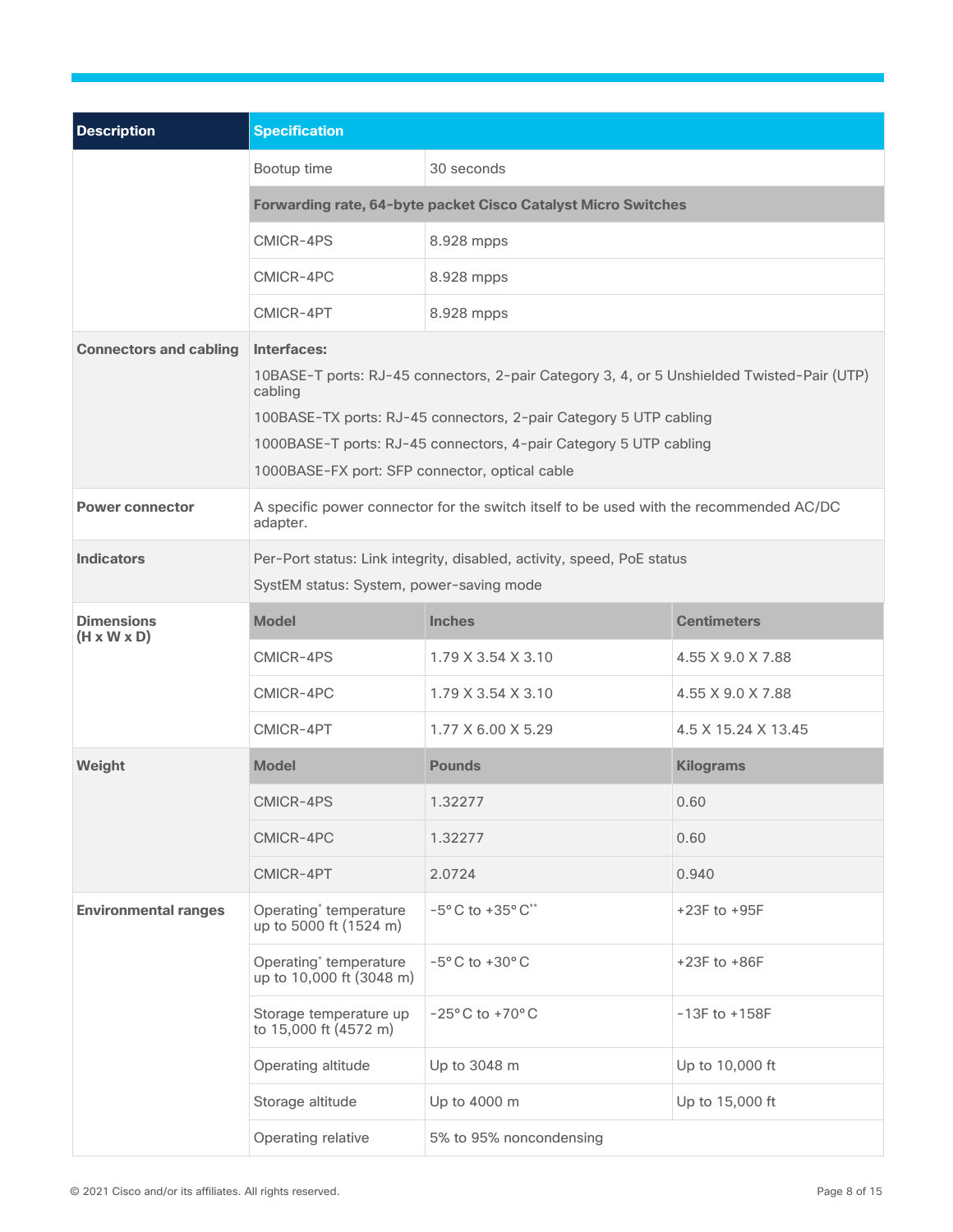| <b>Description</b> | <b>Specification</b>                                                                                           |                                                   |  |
|--------------------|----------------------------------------------------------------------------------------------------------------|---------------------------------------------------|--|
|                    | humidity                                                                                                       |                                                   |  |
|                    |                                                                                                                | Storage relative humidity 5% to 95% noncondensing |  |
|                    | Minimum ambient temperature for cold start is 0°C (+32°F).<br>** Operation above 40°C may impact service life. |                                                   |  |

Tables 5 and 6 describe the power specifications for the Cisco Catalyst Micro Switches adapter input supply.

**Table 5.** Power adapter specifications

| Parameter      | <b>Minimum</b> | <b>Nominal</b>  | Maximum |
|----------------|----------------|-----------------|---------|
| Voltage range  | 85VAC          | 100/12 /240 VAC | 264VAC  |
| Line frequency | $47$ Hz        | 50/60 Hz        | 63 Hz   |

#### **Table 6.** Adapter output rating

| <b>Parameters</b>          | <b>Rating</b>              |
|----------------------------|----------------------------|
| Output                     | 53V                        |
| Voltage (VDC) at 0.7A load | 53.5V                      |
| Set tolerance (% and VDC)  | $\pm$ 1% (52.965 ~ 54.035) |
| Min. current (A)           | $\mathbf{0}$               |
| Max. current (A)           | 1.5                        |
| <b>Total error and</b>     | $+2%$                      |

Table 7 and 8 shows power adapter types and available passthrough power

Table 7. Power Adapter Types and Available Passthrough power for CMICR-4PS & -4PC Models

| <b>Model</b>                | <b>Available POE Power</b> | <b>Description</b>                            |
|-----------------------------|----------------------------|-----------------------------------------------|
| <b>PSU-80W (AC)</b>         | 65W                        | 80W Power Adapter (Original PWR-ADPT SKU)     |
| <b>65W AC to DC Adapter</b> | 50W                        | 65W Adapter with a specification of 53V/1.22A |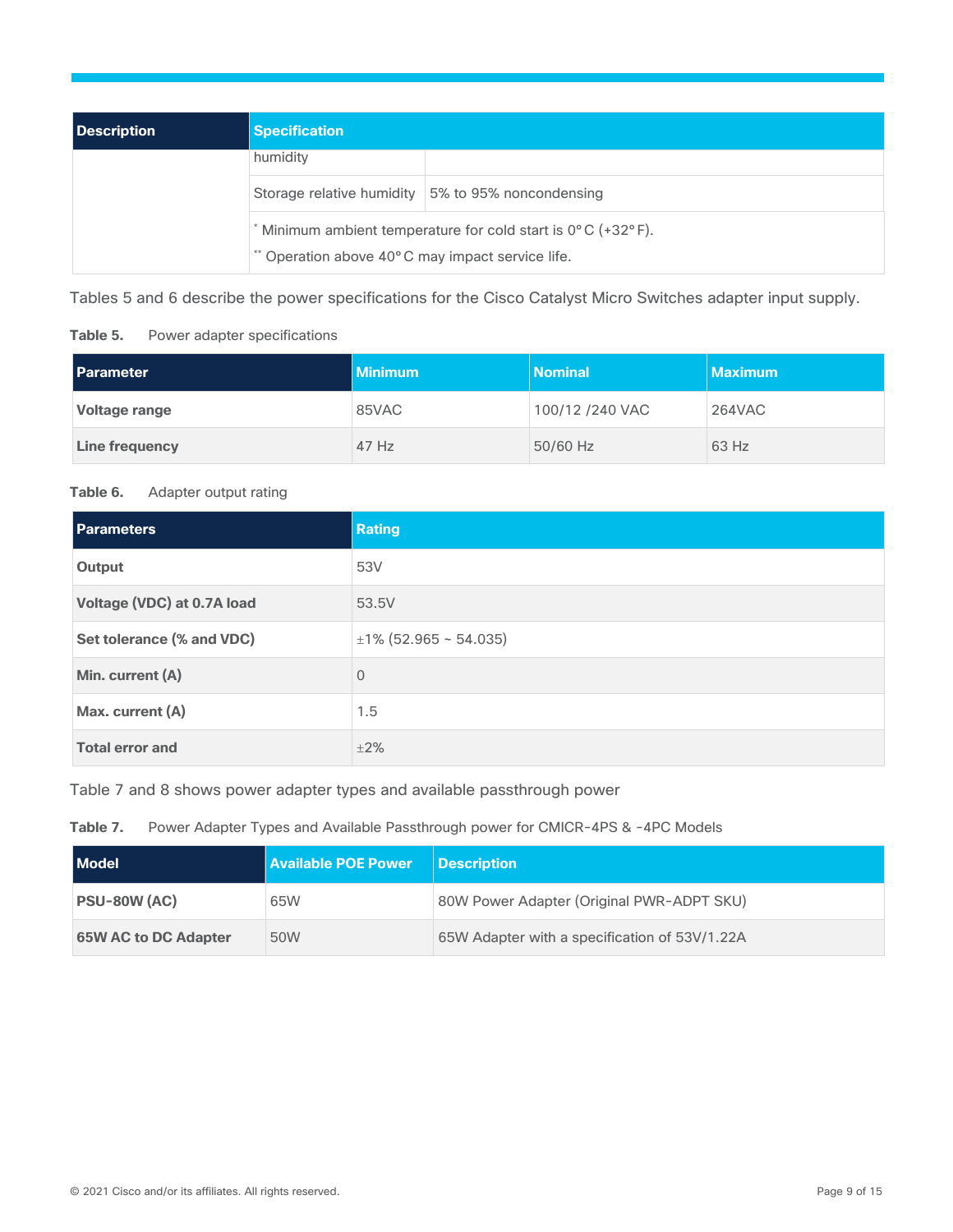Table 8 shows Available Passthrough power for CMICR-4PT Model

| Input Power (W) with PSU-80W-AC Adapter and Uplink<br><b>PD</b> |                                | Input Power (W) with 65W AC to DC Adapter and Uplink PD |                        |                      |                                 |
|-----------------------------------------------------------------|--------------------------------|---------------------------------------------------------|------------------------|----------------------|---------------------------------|
| <b>Uplink PD @ PSE</b>                                          | <b>Adapter</b><br><b>Power</b> | <b>Passthrough Power</b><br>(W)                         | <b>Uplink PD @ PSE</b> | <b>Adapter Power</b> | <b>Passthrough Power</b><br>(W) |
| 30                                                              |                                | 7                                                       | 30                     |                      | 7                               |
| 60                                                              |                                | 29                                                      | 60                     |                      | 29                              |
| 90                                                              |                                | 46                                                      | 90                     |                      | 46                              |
| 15                                                              | 80                             | 78                                                      | 15                     | 65                   | 63                              |
| 30                                                              | 80                             | 88                                                      | 30                     | 65                   | 73                              |
| 60                                                              | 80                             | 110                                                     | 60                     | 65                   | 95                              |
| 90                                                              | 80                             | 120                                                     | 90                     | 65                   | 105                             |

**Table 8.** shows switch management and standards support.

#### **Table 9.** Management and standards support

| <b>Description</b>         | <b>Specification</b>           |                                       |
|----------------------------|--------------------------------|---------------------------------------|
| <b>SNMP MIBs supported</b> | • BRIDGE-MIB                   | • ciscoPowerEthernetExtMIB            |
|                            | • CISCO-BRIDGE-EXT-MIB         | $\bullet$ ciscoPoePdMIB               |
|                            | • CISCO-CDP-MIB                | • CISCO-STP-EXTENSIONS-MIB            |
|                            | • CISCO-CONFIG-COPY-MIB        | • CISCO-SYSLOG-MIB                    |
|                            | • CISCO-ENVMON-MIB             | • CISCO-TCP-MIB                       |
|                            | • CISCO-ERR-DISABLE-MIB        | • CISCO-UDLDP-MIB                     |
|                            | • CISCO-FLASH-MIB              | • CISCO-VLAN-IFTABLE-RELATIONSHIP-MIB |
|                            | • CISCO-IF-EXTENSION-MIB       | • CISCO-VLAN-MEMBERSHIP-MIB           |
|                            | • CISCO-IGMP-FILTER-MIB        | • CISCO-VTP-MIB                       |
|                            | • CISCO-LAG-MIB                | • ENTITY-MIB                          |
|                            | • CISCO-MEMORY-POOL-MIB        | $\bullet$ ETHERLIKE-MIB               |
|                            | $\bullet$ CISCO-PAGP-MIB       | $\bullet$ IEEE8021-PAE-MIB            |
|                            | $\bullet$ CISCO-PING-MIB       | $\bullet$ IEEE8023-LAG-MIB            |
|                            | • CISCO-PORT-STORM-CONTROL-MIB | $\bullet$ IF-MIR                      |
|                            | • CISCO-PROCESS-MIB            | $\bullet$ SNMP $v2$ -MIB              |
|                            | • CiscopowerEthernetMIB        | $\bullet$ TCP-MIB                     |
|                            | • CISCO-ENTITY-SENSOR-MIB      | $\bullet$ UDP-MIB                     |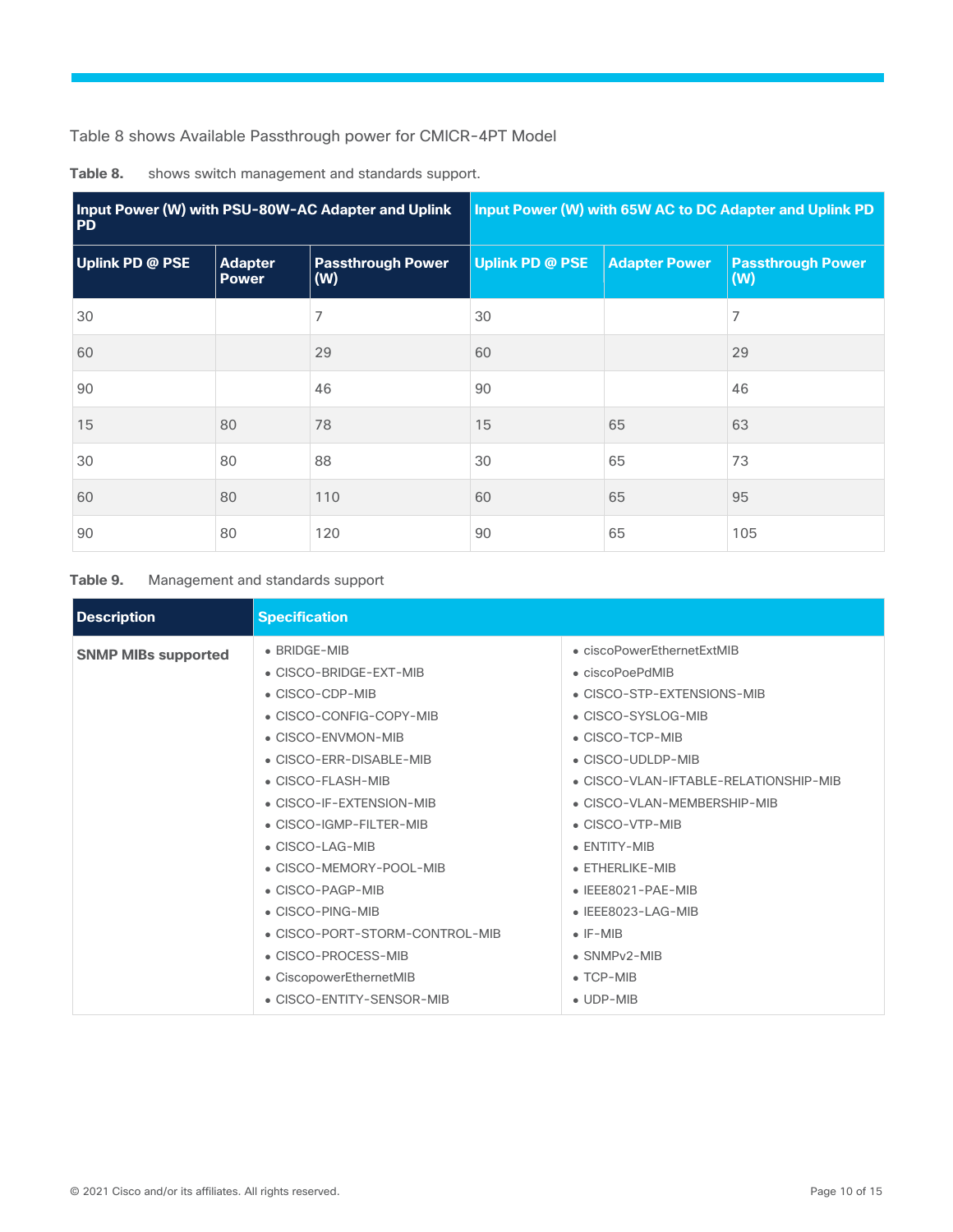| <b>Description</b>    | <b>Specification</b>                                                                                                                                                                                                                                                                                                                                                                                                                                                                                                                                                                  |                                                                                                                                                                                                                                                                                                                                                                                                                                                                                                                                                                                                          |
|-----------------------|---------------------------------------------------------------------------------------------------------------------------------------------------------------------------------------------------------------------------------------------------------------------------------------------------------------------------------------------------------------------------------------------------------------------------------------------------------------------------------------------------------------------------------------------------------------------------------------|----------------------------------------------------------------------------------------------------------------------------------------------------------------------------------------------------------------------------------------------------------------------------------------------------------------------------------------------------------------------------------------------------------------------------------------------------------------------------------------------------------------------------------------------------------------------------------------------------------|
| <b>Standards</b>      | • IEEE 802.1D Spanning Tree Protocol<br>• IEEE 802.1p CoS Prioritization<br>• IEEE 802.1Q VLAN<br>• IEEE 802.1s<br>• IEEE 802.1w<br>• IEEE 802.1X<br>$\bullet$ IEEE 802.1ab (LLDP)<br>• IEEE 802.3ad<br>• IEEE 802.3x full duplex on 10BASE-T,<br>100BASE-TX, and 1000BASE-T ports                                                                                                                                                                                                                                                                                                    | • IEEE 802.3af, 802.3at, and 802.3bt<br>• IEEE 802.3 10BASE-T<br>• IEEE 802.3u 100BASE-TX<br>• IEEE 802.3ab 1000BASE-T<br>• IEEE 802.3z 1000BASE-X<br>• RMON I and II standards<br>• SNMP v1, v2c, and v3<br>$\bullet$ IEEE 802.3az<br>• IEEE 802.1ax                                                                                                                                                                                                                                                                                                                                                    |
| <b>RFC compliance</b> | • RFC 768 - UDP<br>• RFC 783 - TFTP<br>• RFC 791 - IP<br>• RFC 792 - ICMP<br>• RFC 793 - TCP<br>• RFC 826 - ARP<br>$\bullet$ RFC 854 - Telnet<br>• RFC 951 - Bootstrap Protocol (BOOTP)<br>• RFC 959 - FTP<br>• RFC 1112 - IP Multicast and IGMP<br>• RFC 1157 - SNMP v1<br>$\bullet$ RFC 1166 - IP Addresses<br>• RFC 1256 - Internet Control Message Protocol<br>(ICMP) Router Discovery<br>• RFC 1305 - NTP<br>• RFC 1492 - TACACS+<br>$\bullet$ RFC 1493 - Bridge MIB<br>• RFC 1542 - BOOTP extensions<br>• RFC 1901 - SNMP v2C<br>• RFC 1902-1907 - SNMP v2<br>• RFC 7252 - CoAP | • RFC 1981 - MTU Path Discovery IPv6<br>• FRC 2068 - HTTP<br>$\bullet$ RFC 2131 - DHCP<br>$\bullet$ RFC 2138 - RADIUS<br>• RFC 2233 - IF MIB v3<br>• RFC 2373 - IPv6 Aggregatable Addrs<br>• RFC 2460 - IPv6<br>• RFC 2461 - IPv6 Neighbor Discovery<br>• RFC 2462 - IPv6 Autoconfiguration<br>• RFC 2463 - ICMP IPv6<br>• RFC 2474 - Differentiated Services (DiffServ)<br>Precedence<br>• RFC 2597 - Assured Forwarding<br>• RFC 2598 - Expedited Forwarding<br>• RFC 2571 - SNMP Management<br>• RFC 3046 - DHCP Relay Agent Information Option<br>• RFC 3376 - IGMP v3<br>• RFC 3580 - 802.1X RADIUS |

**Note:** RFC, MIB, and standards compliance is dependent on Cisco IOS Software level.

Table 10 shows safety and compliance information.

#### **Table 10.** Safety and compliance support

| <b>Description</b>      | <b>Specification</b>                                                                                                        |
|-------------------------|-----------------------------------------------------------------------------------------------------------------------------|
| <b>Safety standards</b> | $\bullet$ UL 60950-1<br>• CAN/CSA 22.2 No. 60950-1<br>$\bullet$ EN 60950-1<br>$\bullet$ IEC 60950-1<br>$\bullet$ CE Marking |
|                         | • AS/NZS 60950.1<br>• IEC/UL 62368-1(supersede IEC/UL 60950-1 in 2019)                                                      |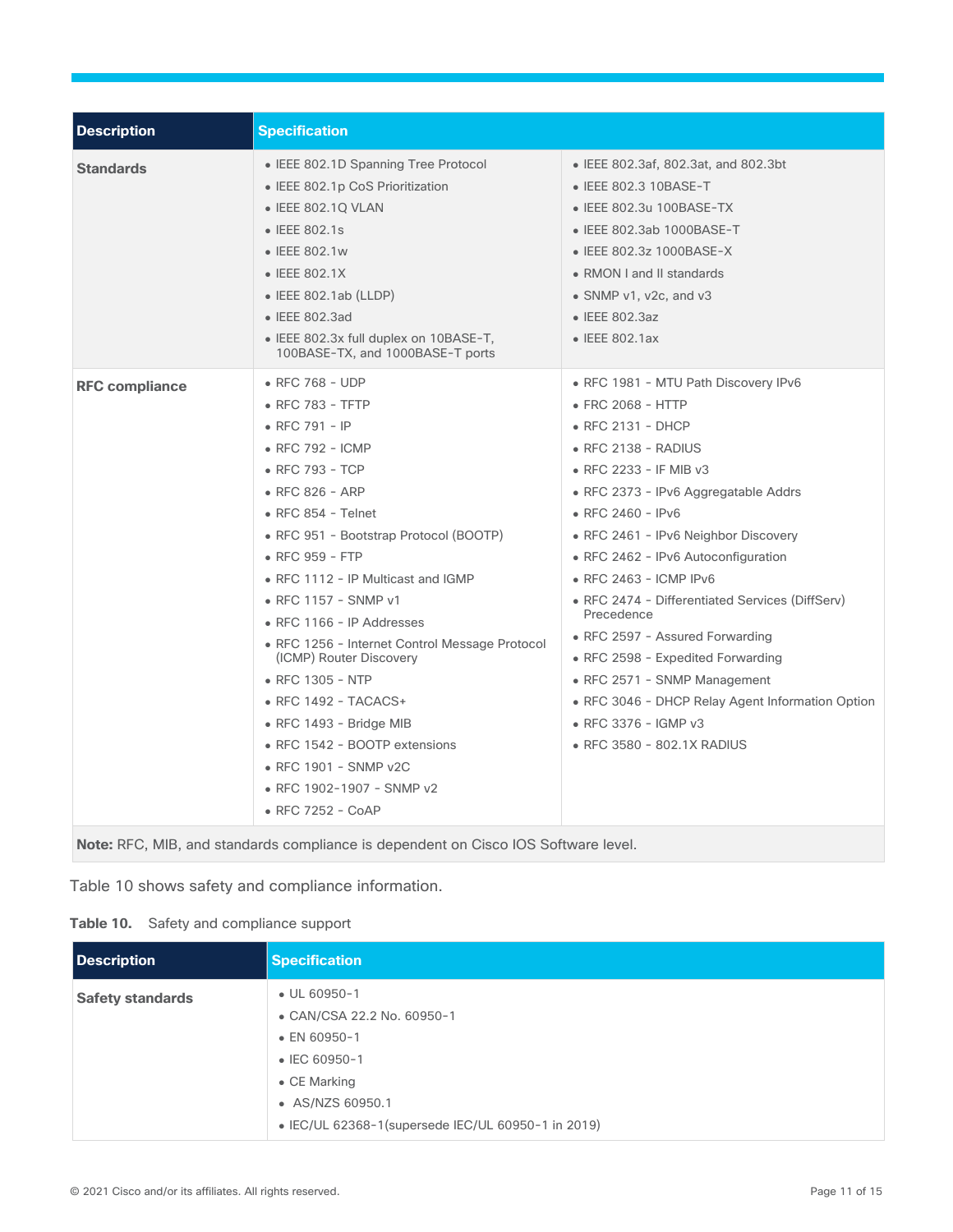| Description                                               | <b>Specification</b>                                                                                                                                                                                                                                                                                                                      |
|-----------------------------------------------------------|-------------------------------------------------------------------------------------------------------------------------------------------------------------------------------------------------------------------------------------------------------------------------------------------------------------------------------------------|
| <b>Electromagnetic emissions</b><br><b>certifications</b> | • FCC Part 15, CFR 47, Class A, North America<br>• EN 55022 (CISPR22) and EN 55024 (CISPR24), CE marking, European Union<br>• AS/NZS, Class A, CISPR22:2004 or EN55022, Australia and New Zealand<br>• ICES-003 Issue 6: 2016<br>$\bullet$ KN 32: 2015<br>• TCVN 7189: 2009<br>$\bullet$ V-3/2015.04<br>• KN35: 2015<br>• TCVN 7317: 2003 |
| <b>Environmental</b>                                      | Reduction of Hazardous Substances (ROHS) 6                                                                                                                                                                                                                                                                                                |
| <b>NEBS</b>                                               | NEBS not required                                                                                                                                                                                                                                                                                                                         |

**Mounting OptionsWe offer the following different mounting options for the Cisco Catalyst Micro Switches.** 

| <b>Model</b>     | <b>Mounting Options</b>     |
|------------------|-----------------------------|
| <b>CMICR-4PS</b> | • Cable Duct                |
| <b>CMICR-4PC</b> | • Din Rail                  |
| <b>CMICR-4PT</b> | • Desk Mount, Surface Mount |

## <span id="page-11-0"></span>Ordering information

To place an order, consult Table 9 for ordering information and visit Cisco Commerce [Workspace.](https://cisco-router-switch-firewall.com/cisco/switches/catalyst-micro-switches/)

#### **Table 11.** Ordering information

| <b>Cisco Catalyst Micro Switches</b> |                                                                            |
|--------------------------------------|----------------------------------------------------------------------------|
| l Part number                        | <b>Description</b>                                                         |
| <b>CMICR-4PS</b>                     | Catalyst Micro Switch for wall-jack deployments, 2x SFP uplinks            |
| <b>CMICR-4PC</b>                     | Catalyst Micro Switch for wall-jack Deployments, 1x copper + 1x SFP uplink |
| <b>CMICR-4PT</b>                     | Catalyst Micro Switch for desktop deployments                              |

| <b>Accessories</b>   |                       |
|----------------------|-----------------------|
| <b>Part number</b>   | <b>Description</b>    |
| <b>CMICR-PWR-CNT</b> | Molex power connector |
| <b>CMICR-MSD-1G</b>  | Micro SD Card         |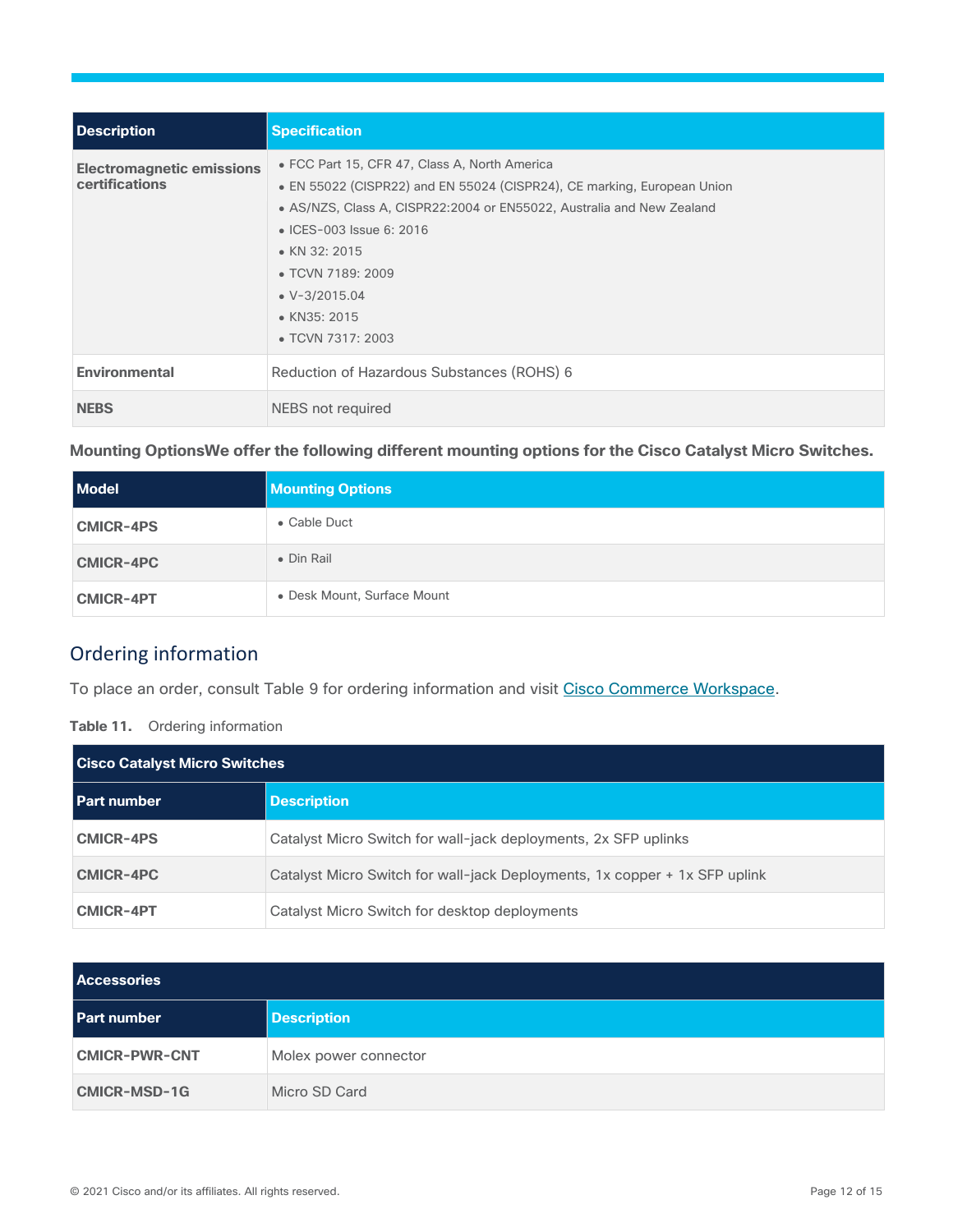## <span id="page-12-0"></span>Mouting Accessories for Wall jack / Din Rail versions

| <b>PID</b>             | <b>Description</b>                |
|------------------------|-----------------------------------|
| CMICR-BZL-L-OC         | Long Off Centered Bezel           |
| <b>CMICR-BZL-S-OC</b>  | <b>Short Off Centered Bezel</b>   |
| CMICR-BZL-S-C          | <b>Short Centered Bezel</b>       |
| <b>CMICR-CLIP-DIN</b>  | <b>DIN Rail Clip</b>              |
| <b>CMICR-BRKT-S-OC</b> | <b>Short Off Centered Bracket</b> |

## <span id="page-12-1"></span>Mounting Accessory for desktop version

| <b>PID</b>            | <b>Description</b>        |
|-----------------------|---------------------------|
| <b>CMICR-BRKT-DSK</b> | Desk Top Mounting Bracket |

## <span id="page-12-2"></span>Warranty information

Cisco Catalyst Micro Switches come with an enhanced limited lifetime hardware warranty that includes 90 days of Cisco Technical Assistance Center (TAC) support and next-business-day hardware replacement free of change (see Table 10 for details).

| Table 12. | Enhanced limited lifetime hardware warranty |
|-----------|---------------------------------------------|
|-----------|---------------------------------------------|

|                             | <b>Cisco Enhanced Limited Lifetime Hardware Warranty</b>                                                                                                                                                                                                                                                                                                                                                         |
|-----------------------------|------------------------------------------------------------------------------------------------------------------------------------------------------------------------------------------------------------------------------------------------------------------------------------------------------------------------------------------------------------------------------------------------------------------|
| <b>Device covered</b>       | Applies to Cisco Catalyst Micro Switch models CMICR-4PS, CMICR-4PC, and CMICR-4PT.                                                                                                                                                                                                                                                                                                                               |
| <b>Warranty duration</b>    | As long as the original customer owns the product.                                                                                                                                                                                                                                                                                                                                                               |
| End-of-life policy          | In the event of discontinuance of product manufacture, Cisco warranty support is limited to 5<br>years from the announcement of discontinuance.                                                                                                                                                                                                                                                                  |
| <b>Hardware replacement</b> | Cisco or its service center will use commercially reasonable efforts to ship a replacement for<br>next-business-day delivery, where available. Otherwise, a replacement will be shipped<br>within 10 working days after receipt of the return materials authorization (RMA) request.<br>Actual delivery times might vary depending on customer location.                                                         |
| <b>Effective date</b>       | Hardware warranty commences from the date of shipment to customer (and, in the case of<br>resale by a Cisco reseller, not more than 90 days after original shipment by Cisco).                                                                                                                                                                                                                                   |
| <b>TAC support</b>          | Cisco will provide, during business hours, 8 hours per day, 5 days per week, basic<br>configuration, diagnosis, and troubleshooting of device-level problems for up to a 90-day<br>period from the date of shipment of the originally purchased Cisco Catalyst Micro Switch<br>product. This support does not include solution-level or network-level support beyond the<br>specific device under consideration. |
| <b>Cisco.com access</b>     | Warranty allows guest access only to Cisco.com.                                                                                                                                                                                                                                                                                                                                                                  |

Your formal warranty statement, including the warranty applicable to Cisco software, appears in the Cisco information packet that accompanies your Cisco product. We encourage you to review carefully the warranty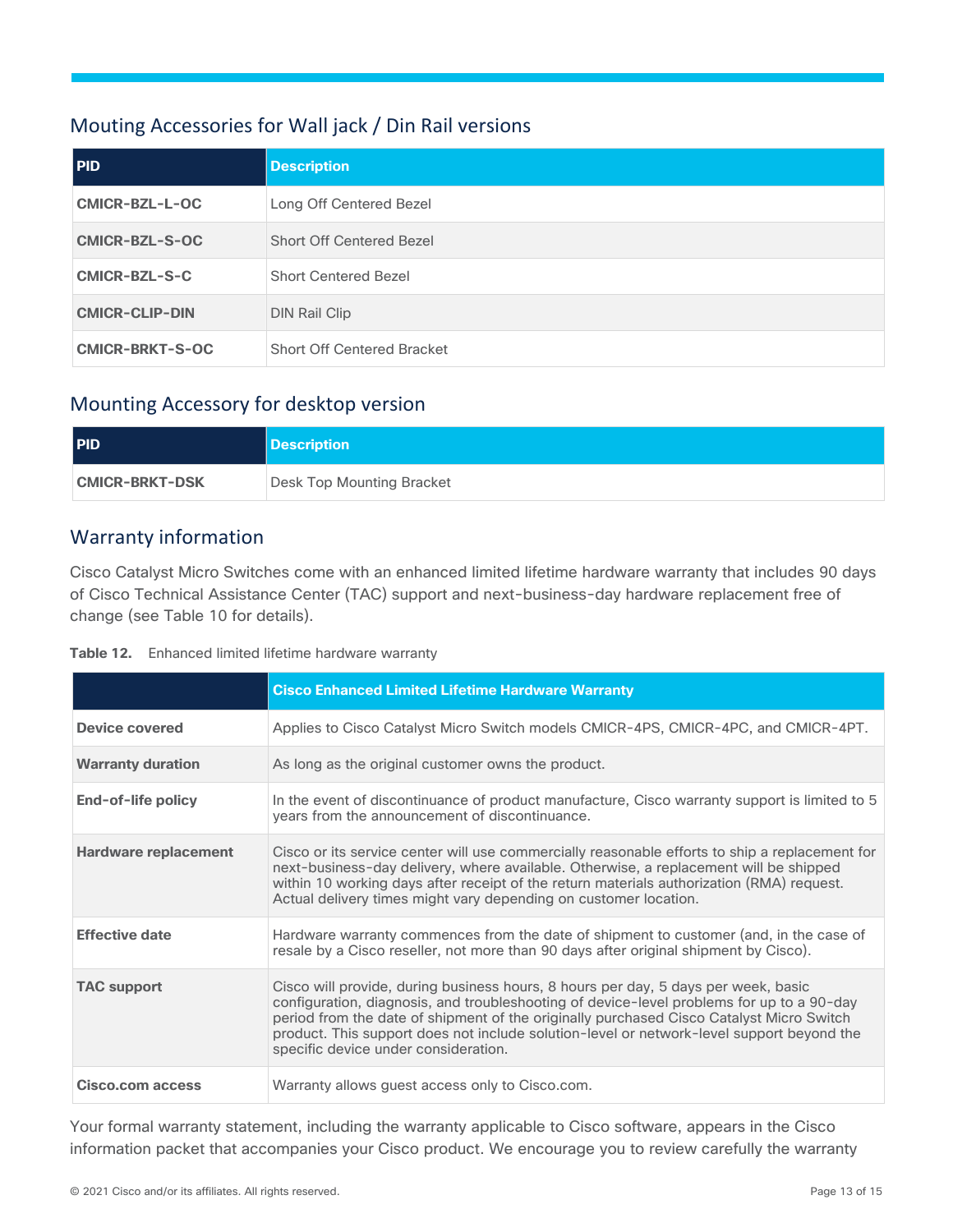statement shipped with your specific product before use. Cisco reserves the right to refund the purchase price as its exclusive warranty remedy.

Adding a Cisco technical services contract to your device coverage provides access to the Cisco Technical Assistance Center (TAC) beyond the 90-day period allowed by the warranty. It also can provide a variety of hardware replacement options to meet critical business needs, as well as updates for licensed premium Cisco IOS Software and registered access to the extensive Cisco.com knowledge base and support tools.

For additional information about warranty terms, visit [https://www.cisco.com/go/warranty.](https://www.cisco.com/go/warranty)

## <span id="page-13-0"></span>Cisco environmental sustainability

Information about Cisco's environmental sustainability policies and initiatives for our products, solutions, operations, and extended operations or supply chain is provided in the "Environment Sustainability" section of Cisco's Corporate Social [Responsibility](https://www-1.compliance2product.com/c2p/getAttachment.do?code=YM6Y0yThdO6Wj1FxxYPYfUG2dtFkTeFWGpzLRO8tcURFEifUCRV403Tq2ZMWP6Ai) (CSR) Report.

Reference links to information about key environmental sustainability topics (mentioned in the "Environment Sustainability" section of the CSR Report) are provided in the following table:

| Sustainability topic                                                                                               | Reference        |
|--------------------------------------------------------------------------------------------------------------------|------------------|
| Information on product material content laws and regulations                                                       | <b>Materials</b> |
| Information on electronic waste laws and regulations, including products, batteries, and packaging MEEE compliance |                  |

Cisco makes the packaging data available for informational purposes only. It may not reflect the most current legal developments, and Cisco does not represent, warrant, or guarantee that it is complete, accurate, or up to date. This information is subject to change without notice.

## <span id="page-13-1"></span>Cisco and Partner Services

Enable the innovative, secure, intelligent edge using personalized services from Cisco and our partners. Through a discovery process that begins with understanding your business objectives, we help you integrate the next-generation Cisco Catalyst fixed switches into your architecture and incorporate network services onto those platforms. Sharing knowledge and leading practices, we support your success every step of the way as you deploy, absorb, manage, and scale new technology. Choose from a flexible suite of support services (Table 13) designed to meet your business needs and help you maintain high-quality network performance while controlling operational costs.